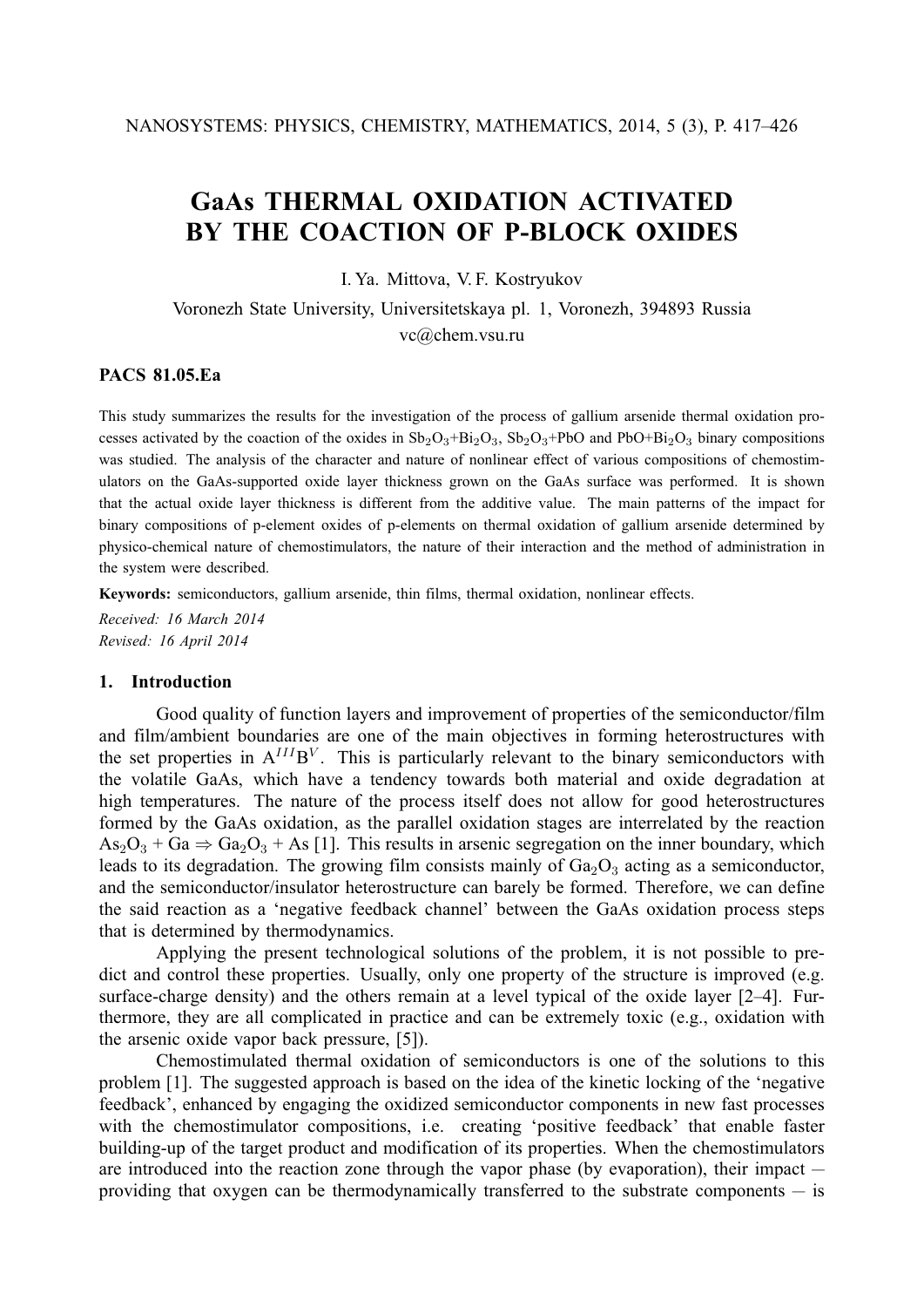determined by the pressure and composition of the vapor that determines the surface active particles concentration. After the oxygen transfer act, the chemostimulator element is oxidized once again and then continues transferring the oxygen to the substrate components. This chemostimulated semiconductor oxidation process was called redox transit interaction [1]. When the chemostimulator regeneration is complete (the process turns cyclic), it becoming similar to the catalysis [6].

Therefore, the introduction of chemostimulators in GaAs oxidation provides for the new multichannel process with the kinetically conjugated, and adjoint catalytic stages, determined by the chemostimulators and their transformation products, and forming positive feedback between the semiconductor oxidation stages. One chemostimulator may contain two or more active components. Then, the process branches and, as a result, the chemostimulating activity in general increases. The process, however, becomes difficult to control.

When two chemostimulator compositions are used simultaneously, it allows us to manipulate the components of the oxide films growing on the GaAs surface and their properties by regulating the composition components and their quantity.

The purpose of this work was to review and analyze of the main results of the GaAs thermal oxidation process pattern stimulated by the p-block oxide compositions and interpretation of the nonlinear effects of combined effects of chemostimulators.

## **2. Experimental**

We used a polished single-crystal (111)-oriented Sn-doped GaAs wafers (SAGOCh-1 brand). The carrier density was  $1.5 \cdot 10^{18} - 2.5 \cdot 10^{18}$  cm<sup>-3</sup>; resistivity  $-0.010 - 0.018$   $\Omega$ ·cm. The working side of the semiconductor wafer was the 'gallic' side. Side A (the gallic one) had numerous etch pits, while there were no such pits on side B (the arsenic one). Immediately before the oxidation process, the samples were put into 49% HF for 10 min., and rinsed with doubly distilled water. Variable binary compositions of antimony (III), bismuth (III) and lead (II) (puriss. p.a.) in increments of 10 mol% were used as chemostimulators. The compositionstimulated GaAs oxidation stimulated by the compositions was carried out in a horizontal quartz reactor (d 30mm) of the MTP-2M-50-500 furnace at 530 °C for  $10 - 40$  min. The distance from the oxides surface to the working side of the sample was the same all the time (10 mm). The flowing oxygen speed was 30 l/h. The temperature stability  $(\pm 1 \degree C)$  in the reactor was ensured by the TRM-10 sensor unit. A new composition of chemostimulator oxides was prepared for each experiment. The thickness of oxide films was measured each 10 min. using an LEF-754  $(\lambda = 632.8 \text{ nm})$  laser ellipsometer with an accuracy of  $\pm 2 \text{ nm}$ .

Chemical transformations occurring during GaAs thermal oxidation in the oxides used and their compositions were analyzed by X-ray powder diffractometer DRON-4 (Co  $K_{\alpha}$ radiation,  $\lambda = 1.79021$  Å). The composition of the oxide films grown on GaAs surface was determined by IR spectroscopy (IKS, Infralyum FT-02, UR-10), X-ray fluorescence analysis (XRF, VRA–30, Carl Zeiss Yena), electron probe X-ray microanalysis (EPXMA, CamScan), and ultrasoft X-ray emission spectroscopy (USXES, C-500). The composition of vapor from the chemostimulators' mixture evaporation was studied using mass spectrometry (MS-1301) and Knudsen effusion method.

#### **3. Results and discussion**

To determine the difference between the separate and mixture chemostimulator effects, the thickness of the oxide film was plotted as functions of the composition components in Fig. 1. From the plots, we may infer that the nonlinear effect changed qualitatively with the chemostimulator composition and its nature. For the chemostimulator system  $Sb_2O_3 + Bi_2O_3$ ,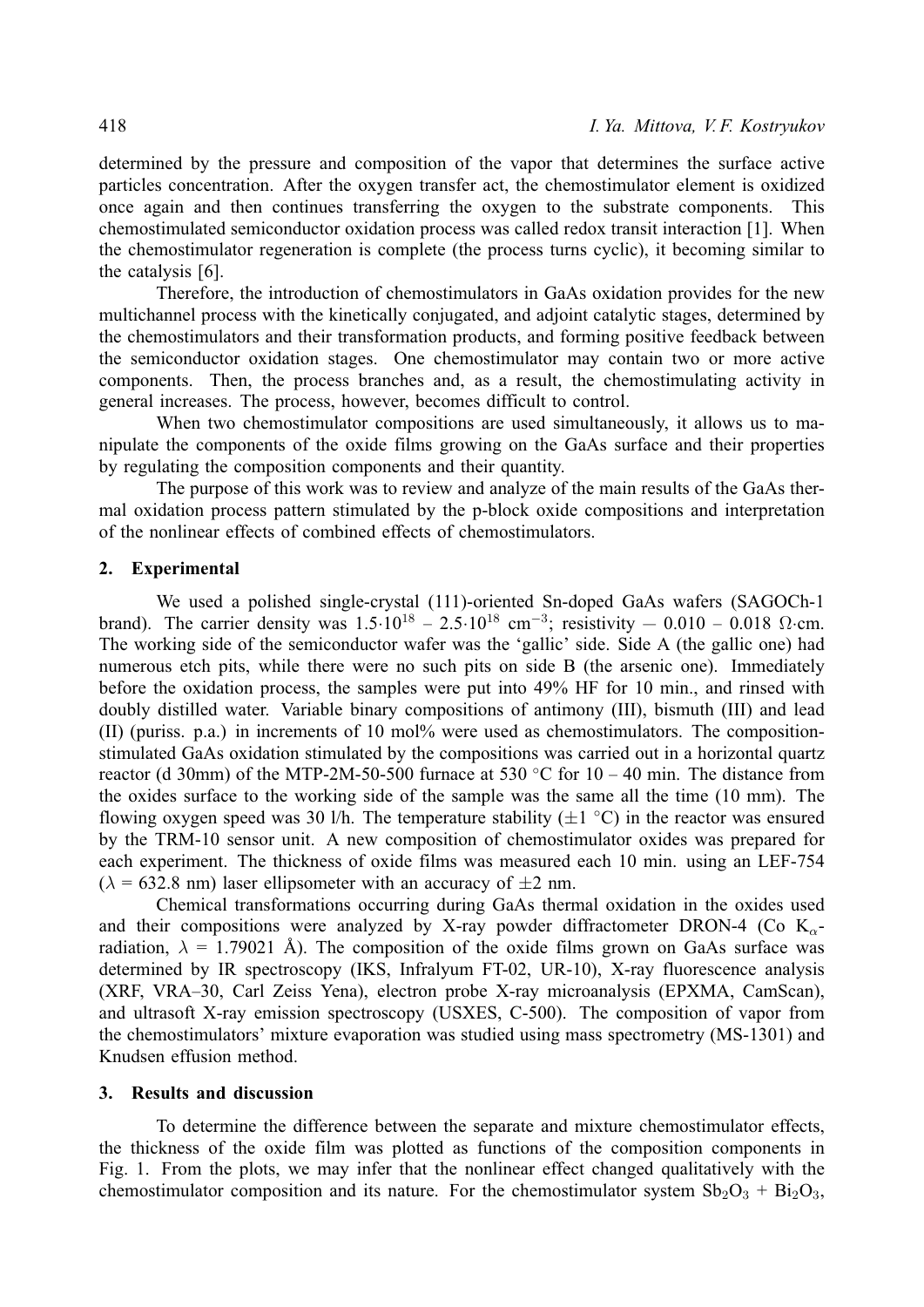a negative anomaly was observed over the entire range of compositions, i.e. the oxides in the composition act like inhibitors. In the presence of the lead oxide, anomalies are of variable sign. The anomaly type, however, varies, depending on the second element introduced. The composition  $Bi_2O_3$  + PbO acts like inhibitor (similar to  $Sb_2O_3$  +  $Bi_2O_3$  system). The composition of PbO +  $Bi<sub>2</sub>O<sub>3</sub>$ , on the contrary, stimulates the latter and enhances its effectiveness. In PbO +  $Sb_2O_3$ , the chemostimulators act completely differently:  $Sb_2O_3$  results in the non additive increase in the oxide layer thickness on the GaAs surface, while  $PbO + Sb<sub>2</sub>O<sub>3</sub>$  inhibits the chemostimulating effect, which was expected, considering their individual chemostimulating effect [7–9].

The observed nonlinear effects develop appropriately as the process continues. For the composition  $Sb_2O_3 + Bi_2O_3$  composition, the negative anomaly increases in absolute magnitude, with the minimum value almost fixed on the composition axis at  $\sim$  40 mol.%. Bi<sub>2</sub>O<sub>3</sub>, within any oxidation process length. In the other two chemostimulator compositions, the negative anomaly increases both in magnitude and in composition, depending on the oxidation process length. Hence, for a larger range of compositions, the mutual inhibition becomes greater with time. The positive anomaly in such compositions, however, is qualitatively different. For the composition  $PbO + Sb<sub>2</sub>O<sub>3</sub>$  mixture, it decreases both in magnitude and in the composition range. When GaAs oxidation is activated by  $PbO + Bi<sub>2</sub>O<sub>3</sub>$ , it decreases only in the composition range, while the maximum positive anomaly increases in magnitude.

Hence, introduction of a more active chemostimulator results in nonlinear acceleration of the process, while introduction of a less active  $\alpha$  idea  $-$  in inhibition as compared to the additive value. The more the chemostimulators differ, the greater the mutual effect. Bismuth oxide, being the least effective, inhibits both PbO and  $Sb_2O_3$ , especially the latter. Lead oxide, having medium effectiveness, inhibits  $Sb<sub>2</sub>O<sub>3</sub>$ , but stimulates  $Bi<sub>2</sub>O<sub>3</sub>$  effect. However, the most active  $Sb_2O_3$  in composition with  $Bi_2O_3$  does not enhance the process and the film thickness on the GaAs surface stays practically unchanged (see Fig. 1a), which can be seen as inhibiting effect in relation to the additive effect.

Nonadditivity of the antimony, lead and bismuth oxide compositions impact on the gallium arsenide thermal oxidation demonstrates, therefore, the mutual influence of the chemostimulators.

To define the process of chemostimulator coactions, we have studied the composition of the obtained films (**USXES, IR spectra**) and the phase composition alterations of the chemostimulators annealed in an oxygen atmosphere at 530 ◦C for 40 min. (**X-ray powder diffraction**). The composition was determined according to the concentration function extreme points of the films thickness dependencies.

The composition analysis data of the layers obtained by **USXES** is presented in Table 1. We did not study the films for oxygen presence. X-rays penetration was 40 nm. The method showed that the main film component is gallium (as the oxide). After gallium comes arsenic (also as the oxide) with 10 at %. The films obtained using compositions with lead oxide, contain small amounts of lead. The lower the lead oxide content there is in compositions with antimony oxides and bismuth oxides, the less lead there is in the obtained film obtained. However, there were no traces found of either of antimony or bismuth (for the respective compositions) in the films as studied by this method.

The USXES method does not allow us to detect either the presence or absence of antimony in the films. The IR spectra analysis showed that the main component of the films is gallium oxide. In the films obtained using the chemostimulator compositions with antimony and bismuth oxides, there are absorption bands corresponding to Pb–O and Sb–O, while there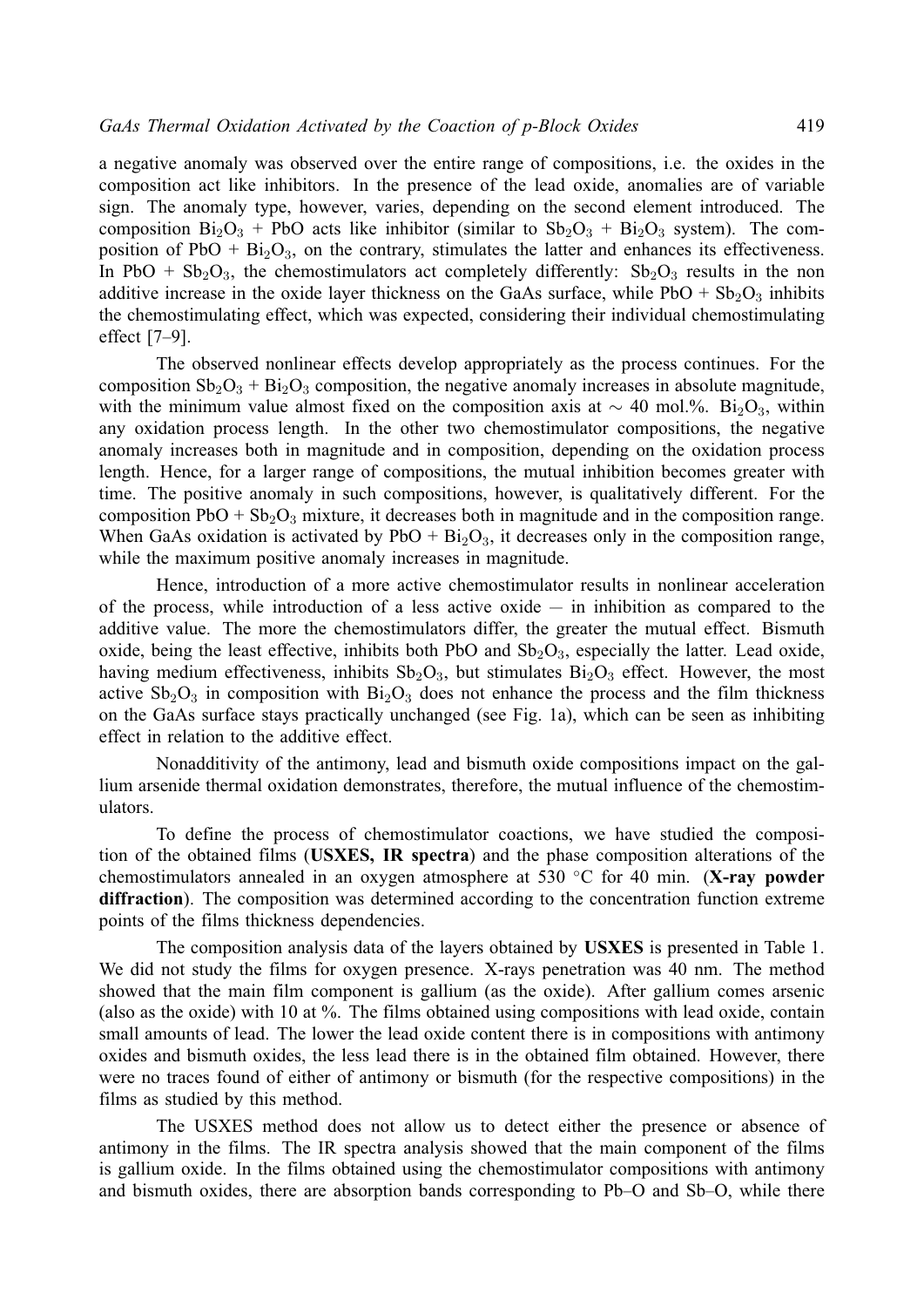

FIG. 1. Oxide film thickness on GaAs surface versus the composition a)  $Sb_2O_3 + Bi_2O_3$ ; b) PbO+Bi<sub>2</sub>O<sub>3</sub>; c) PbO+Sb<sub>2</sub>O<sub>3</sub>: 1 – 10 minutes, 2 – 20 minutes,  $3 - 40$  minutes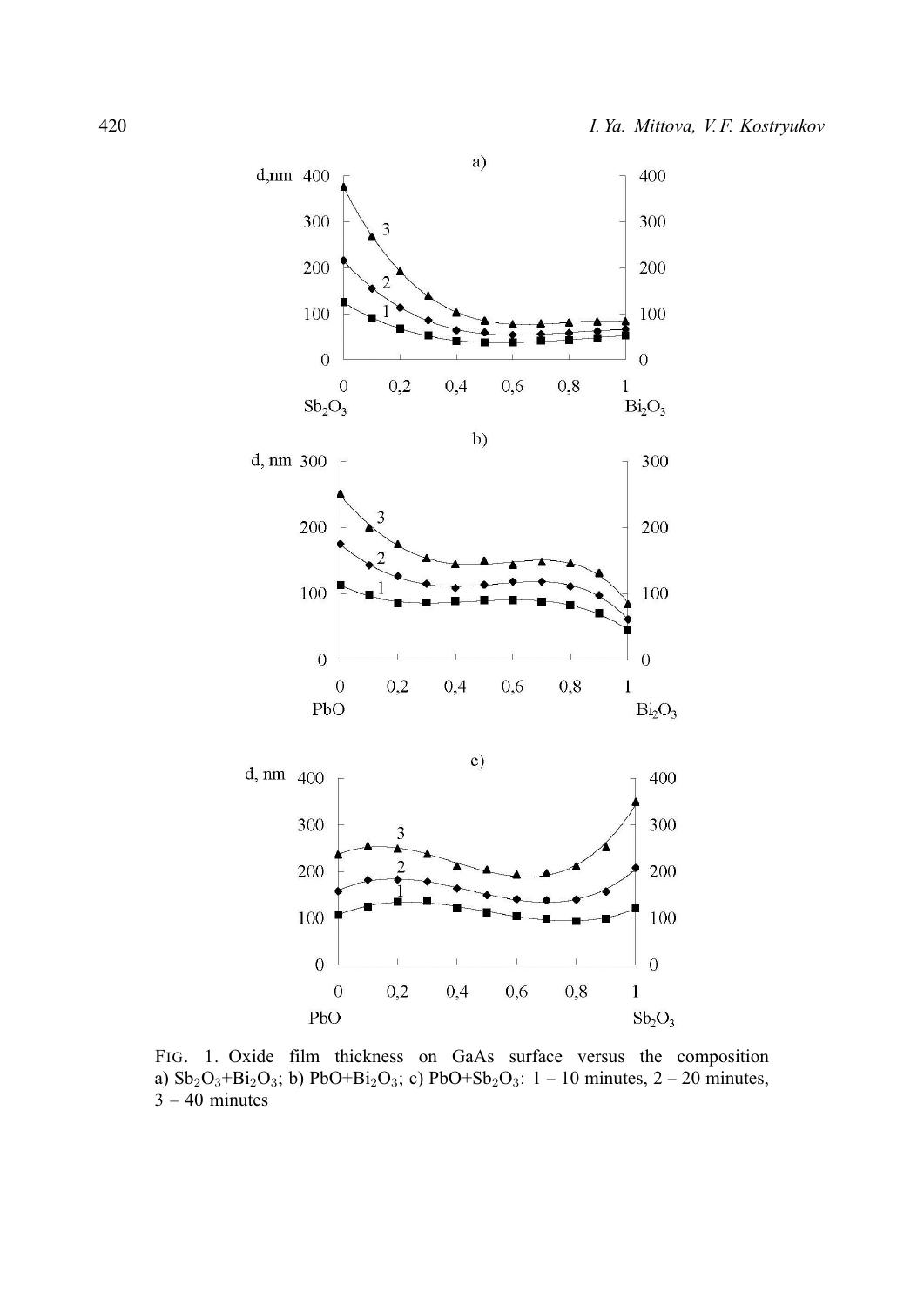| <b>Chemostimulator</b>                           | Film thickness, | Composition at % |                      |                |    |  |  |  |  |  |
|--------------------------------------------------|-----------------|------------------|----------------------|----------------|----|--|--|--|--|--|
| composition, % $Bi2O3$                           | nm              |                  |                      |                |    |  |  |  |  |  |
| $Sb_2O_3 + Bi_2O_3$                              |                 |                  |                      |                |    |  |  |  |  |  |
|                                                  |                 | Ga               | As                   | Sb             | Bi |  |  |  |  |  |
| 40                                               | 103             | 58               | 9                    |                |    |  |  |  |  |  |
| 50                                               | 85              | 51               | 9                    |                |    |  |  |  |  |  |
| 70 <sub>b</sub>                                  | 79              | 47               | 8                    |                |    |  |  |  |  |  |
| $PbO + Bi2O3$                                    |                 |                  |                      |                |    |  |  |  |  |  |
| <b>Chemostimulator</b>                           |                 |                  |                      |                |    |  |  |  |  |  |
| composition, $\%$ Bi <sub>2</sub> O <sub>3</sub> |                 |                  |                      |                |    |  |  |  |  |  |
|                                                  |                 | Ga               | As                   | Pb             | Bi |  |  |  |  |  |
| 30                                               | 146             | 54               | 10                   | $\overline{4}$ |    |  |  |  |  |  |
| 50                                               | 150             | 49               | 12<br>$\overline{2}$ |                |    |  |  |  |  |  |
| 80                                               | 175             | 44               | 12                   | Traces         |    |  |  |  |  |  |
| $PbO + Sb2O3$                                    |                 |                  |                      |                |    |  |  |  |  |  |
| <b>Chemostimulator</b>                           |                 |                  |                      |                |    |  |  |  |  |  |
| composition, $\%$ Sb <sub>2</sub> O <sub>3</sub> |                 |                  |                      |                |    |  |  |  |  |  |
|                                                  |                 | Ga               | As                   | Pb             | Sb |  |  |  |  |  |
| 20                                               | 248             | 56               | 9                    | 6              |    |  |  |  |  |  |
| 50                                               | 204             | 50               | 8                    | 3              |    |  |  |  |  |  |
| 70                                               | 197             | 45               | 8                    | 1              |    |  |  |  |  |  |

TABLE 1. USXES data for the films obtained by GaAs thermal oxidationstimulated by the coaction of two chemostimulator oxides

are no bismuth traces in the films even when the bismuth oxide concentration in the activator composition is maximum.

The X-ray powder diffraction data given in Table 2 showed that the starting oxides become main elements in chemostimulator compositions and that after annealing  $Sb_2O_3$  transforms into  $Sb<sub>2</sub>O<sub>4</sub>$ . Apart from the bands, however, characteristic of the individual chemostimulators, there are distinct peaks that we could not define. This, nonetheless, allows us to presume that there are intermediate stages, according to the state diagram [10].

Nonlinear dependence of the oxide film thickness on the GaAs surface on the chemostimulator composition, and the X-ray powder diffraction data demonstrate their interactions, which result in the nonlinear effects observed.

The total additive anomaly in general may be caused by the oxides' interaction in the solid (activator sample) and vapor phases and especially on the surface of the sample being oxidized. To solve the problem, the reactor used in the experiment was modified as follows: the weighed batches of individual oxides were placed into a container separated by a partition in order to rule out any contact. This ensured that there would be no interactions in the solid phase. After the process, the oxides from the two parts of the container were studied using X-ray fluorescence analysis that showed that there were no traces of the second oxide found. Thus, the oxides from different parts of the container do not interact in the vapor phase either. The modified container scheme is shown in Fig. 2.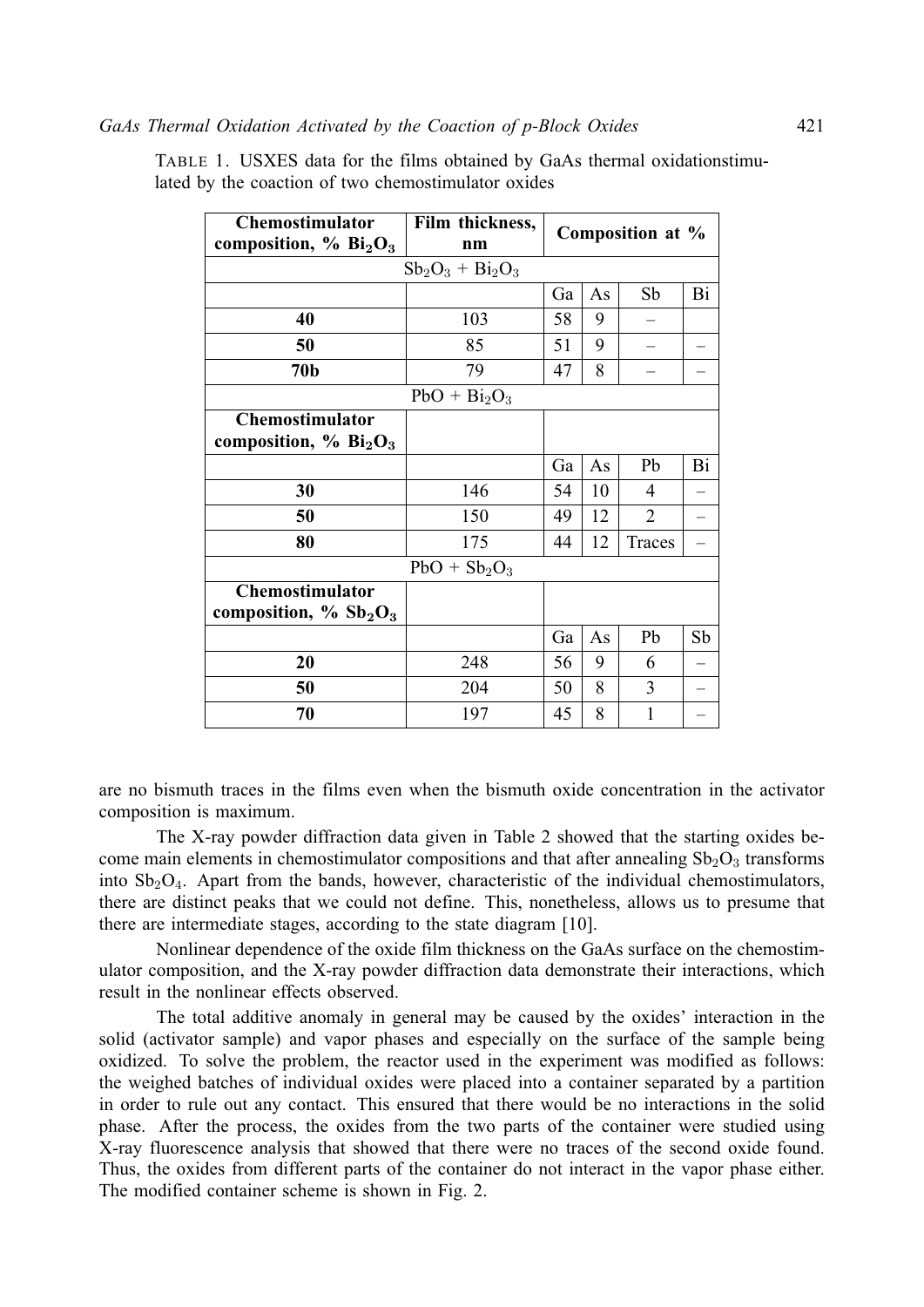| $Sb_2O_3 + Bi_2O_3$            |                               |                                           |                                    |  |  |  |  |  |
|--------------------------------|-------------------------------|-------------------------------------------|------------------------------------|--|--|--|--|--|
| <b>Phase</b>                   | Composition, mol. % $Bi2O3$   |                                           |                                    |  |  |  |  |  |
|                                | 40                            | 50                                        | 70                                 |  |  |  |  |  |
| $Sb_2O_4$                      |                               | 3.062; 2.936; 2.649; 3.062; 2.928; 2.642; | 3.062; 2.936; 2.649;               |  |  |  |  |  |
|                                | 1.777                         | 1.777                                     | 1.777                              |  |  |  |  |  |
| Bi <sub>2</sub> O <sub>3</sub> | 3.433; 3.298; 3.238;          | 3.436; 3.298; 3.238;                      | 3.436; 3.298; 3.238;               |  |  |  |  |  |
|                                | 1.948                         | 1.952                                     | 1.948                              |  |  |  |  |  |
| $PbO + Bi2O3$                  |                               |                                           |                                    |  |  |  |  |  |
| <b>Phase</b>                   | Composition, mol. % $Bi2O3$   |                                           |                                    |  |  |  |  |  |
|                                | 30                            | 50                                        | 80                                 |  |  |  |  |  |
| PbO                            | 2.936; 2.389; 2.024;          | 2.928; 2.379; 2.003;                      | 2.936; 2.389; 1.996;               |  |  |  |  |  |
|                                | 1.848                         | 1.858                                     | 1.858                              |  |  |  |  |  |
| Bi <sub>2</sub> O <sub>3</sub> | 3.433; 3.298; 3.238;          | 3.436; 3.298; 3.238;                      | 3.436; 3.298; 3.238;               |  |  |  |  |  |
|                                | 1.948                         | 1.952                                     | 1.948                              |  |  |  |  |  |
| Intermediate                   | 3.371; 2.227; 1.748;          | 3.298; 2.227; 1.740;                      | $\overline{3.371}$ ; 2.227; 1.746; |  |  |  |  |  |
| phase                          | 1.578                         | 1.637                                     | 1.624                              |  |  |  |  |  |
| $PbO + Sb2O3$                  |                               |                                           |                                    |  |  |  |  |  |
| <b>Phase</b>                   | Composition, mol. % $Sb_2O_3$ |                                           |                                    |  |  |  |  |  |
|                                | 20                            | 50                                        | 70                                 |  |  |  |  |  |
| PbO                            | 2.936; 2.389; 2.024;          | 2.928; 2.379; 2.003;                      | 2.936; 2.389; 1.996;               |  |  |  |  |  |
|                                | 1.848                         | 1.858                                     | 1.858                              |  |  |  |  |  |
| $Sb_2O_4$                      | 3.062; 2.936; 2.649;          | 3.062; 2.928; 2.642;                      | 3.062; 2.936; 2.649;               |  |  |  |  |  |
|                                | 1.777                         | 1.777                                     | 1.777                              |  |  |  |  |  |
| Intermediate                   | 5.480; 4.548; 1.650;          | 5.918; 3.612; 1.753;                      | 5.818; 4.490; 1.650;               |  |  |  |  |  |
| phase                          | 1.622                         | 1.687                                     | 1.574                              |  |  |  |  |  |

TABLE 2. Interplanar distance  $(d_{hkl}, \hat{A})$  defined by the X-ray powder diffraction method for various binary compositions of activator oxides



FIG. 2. Spatially separated activators coaction scheme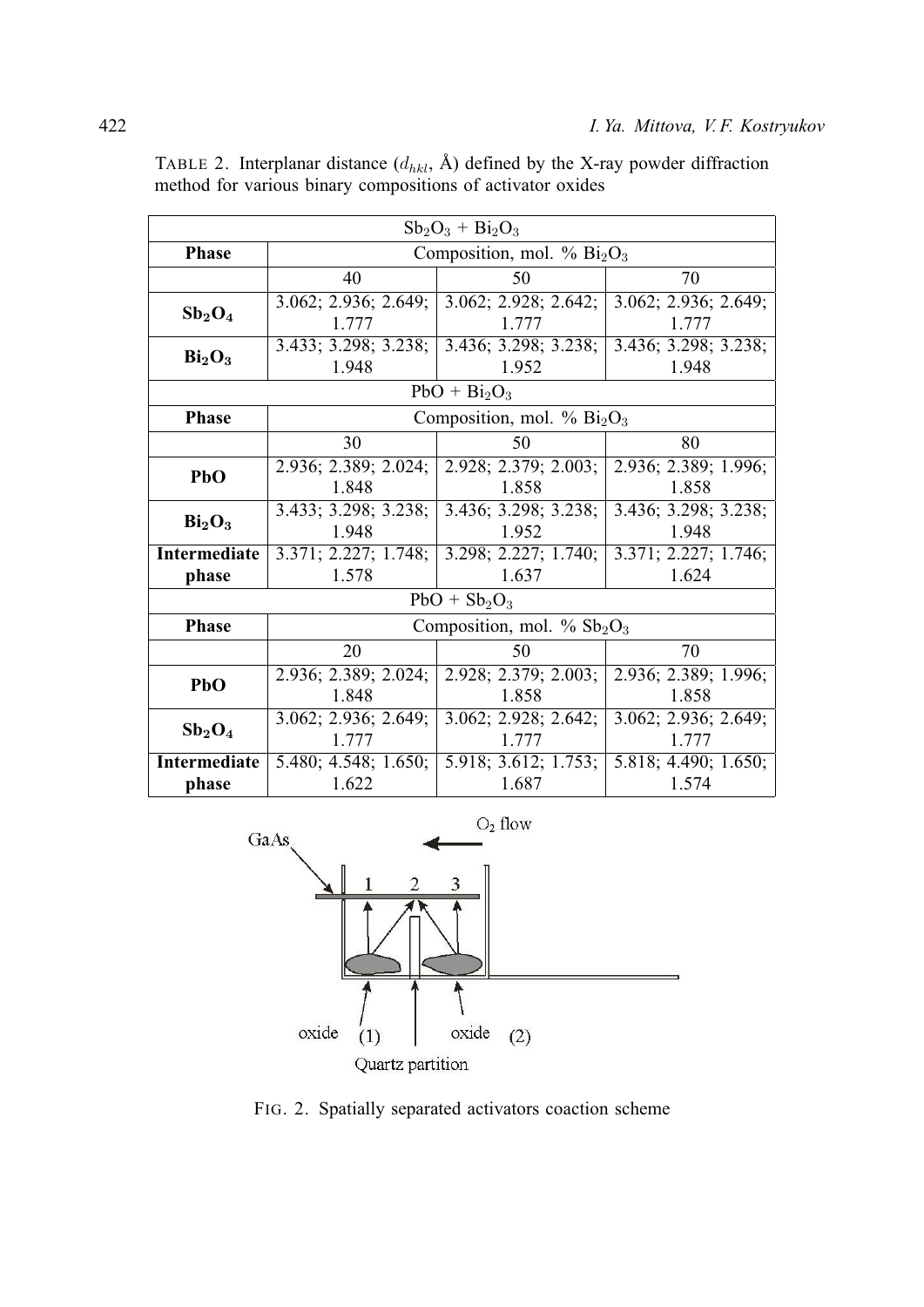Due to this spatial separation, three distinct areas (1, 2, 3) appear on the GaAs surface. They are different both in appearance and in the film properties (thickness and composition). Area  $(1)$  — the film obtained using practically only the first oxide;  $(3)$  — the second;  $(2)$  — both oxides acting simultaneously. Oxide films from areas (1) and (3) contain the chemostimulator above which they are placed. The concentration of the second oxide, in these cases, is very low (EPXMA, see below). Consequently, the oxide film thickness in these areas is similar to those obtained using only first or second oxide. In area (2), both chemostimulators are present, and the film thickness is rather different from areas (1) and (3). Thus, the film in area (2) results from simultaneous interaction of chemostimulators separated spatially in the container, but can interact in the vapor phase (through which the interaction of the oxide composition and the oxidized sample is carried out) and on the GaAs surface itself. The following comparison of the spatially separated oxides and the mixture effects will be based on the area (2) data. The nonlinear effect, in this case, results from the mutual influence of the oxides only on the GaAs surface and in the vapor phase. When the oxide film thickness in area (2) is identical to the one grown after the oxide mixture evaporation, it means that the oxides do not interact in the solid phase and the nonlinear effect results completely from the interaction of the activators on GaAs surface and in the vapor phase. When the film thicknesses differ, there is certain interaction in the weighed batch between the activators during the mixture sublimation evaporation. The difference is then equal to the contribution of the interactions in the solid phase to the total nonlinear effect. The contribution may be either positive or negative.

To rule out the interaction on GaAs surface, we carried out a number of experiments, when GaAs had its own pre-grown oxide layer of 50 nm. Thus, the oxide surface took the place of GaAs surface. Here, again, if the pre-oxidized and not pre-oxidized film thickness is the same, then the surface has no influence and the nonlinear effect is caused by the activators' interaction in the vapor phase and in the weighed batches of activators. If they differ, then the activators interact on GaAs surface.

The experiments described, make it possible to determine the contribution from the solid phase interactions and interactions on GaAs surface, and to calculate the contribution of the activator interaction in the vapor phase. To make the discussion more convenient, let the samples with the pre-grown oxide layers be denoted as B-series, the as-received samples  $- A$ series, activator mixture evaporation sublimation in the oxidizing atmosphere — Mode I, spatial separation of the activators – Mode II. We used  $Sb_2O_3 + Bi_2O_3$  composition as a model, as in this system the oxides are the least similar (X-ray powder diffraction), which makes it easier to interpret the results.

The functions obtained are presented in Fig. 3. The given isotherms show the maximum time, since, as stated above, the additive anomaly increases proportionally to the process length.

Clearly, when the activator oxides are introduced separately, there is certain anomaly (curve 2), which proves that the activators interact, despite the spatial separation. Hence, they may interact on the semiconductor surface, or in the vapor phase or in both cases.

In both with the separate and mixture sublimation of the chemostimulators (Modes I and II, Fig. 3. curve 1 and 2) there is a negative anomaly; only with the mixture evaporation is it is much larger. The film thickness grown on GaAs surface with (B-series) and without (A-series) the pre-grown oxide layer depends on the activator composition in the same way both in Mode I (curve 1, 3) and II (curve 2, 4). So, replacing the pure GaAs sample surface by the oxide layer has hardly any effect on the GaAs oxidation process. Hence, there is either no interaction between the activators on the pure surface of the semiconductor in the temperaturetime range used, or it is insignificant. These results were quite predictable, considering the fact that even after the preprocessing, GaAs surface is not atomically clean and is always covered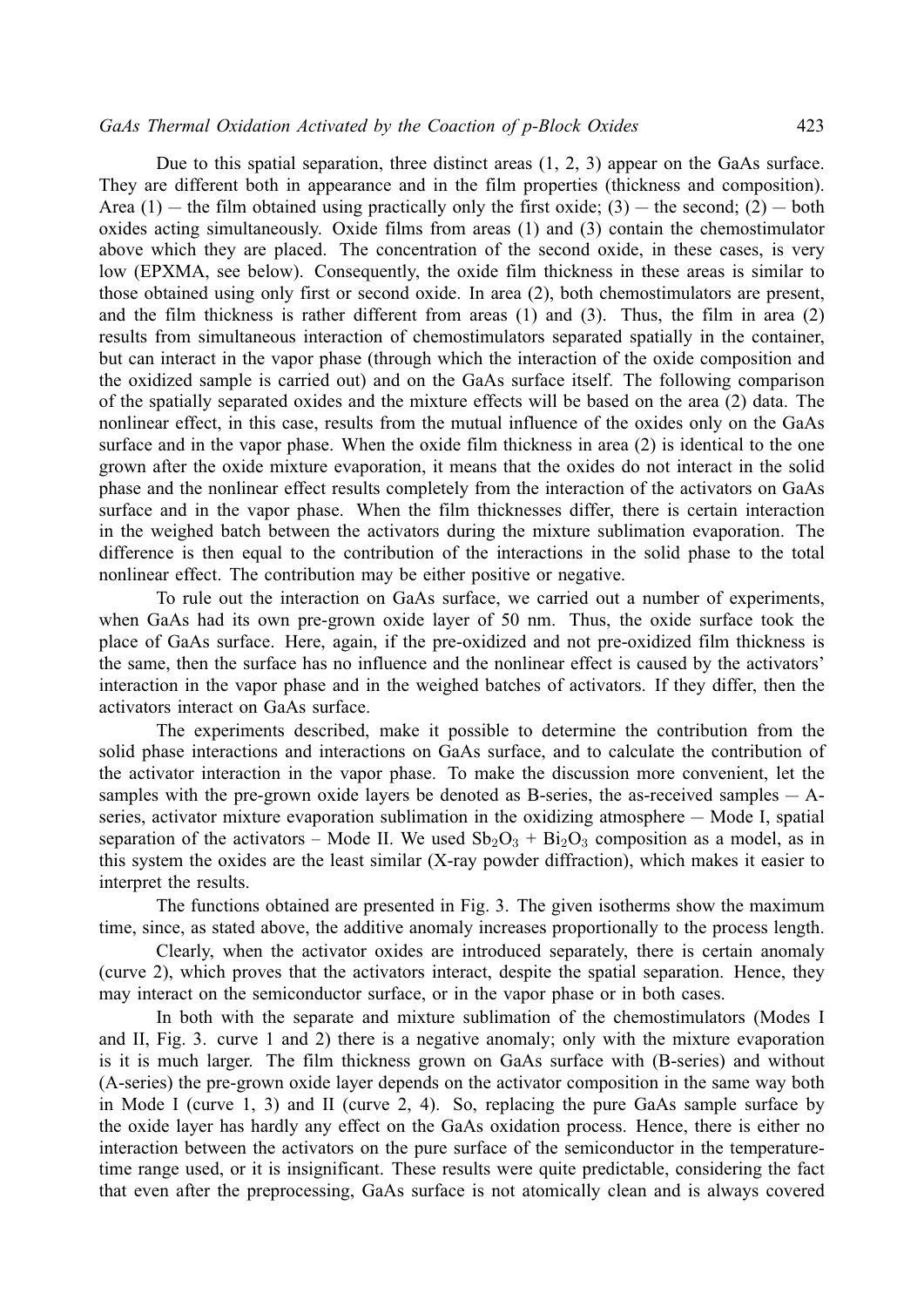

FIG. 3. Oxide film thickness on GaAs surface versus the composition of  $Sb_2O_3+Bi_2O_3$  at 530 °C and an oxidation time of 40 min. 1 – A series, Mode I; 2 – A series, Mode II; 3 – B series, Mode I; 4 – B series, Mode II

by a thin oxide layer. Hence, when the activators are used separately and there is no chance of their interaction in the solid phase (curve 2, 4), the anomalies are caused by the mutual influence of the activators in the vapor phase.

The GaAs samples obtained both with mixture and separate sublimation of antimony and bismuth oxides and oxidized by chemostimulator composition of  $60\%$  Sb<sub>2</sub>O<sub>3</sub> + 40% Bi<sub>2</sub>O<sub>3</sub> for 40 min. were studied using EPXMA. When the chemostimulators are introduced separately, three different areas appear on the sample. That is why we have analyzed three different parts of the wafer corresponding to the said areas (1, 2, 3 in Fig. 2). When the chemostimulators are vaporized from the mixture, there is no such effect. Still, three different areas of the wafer were analyzed. The obtained data (Table 3) shows, that in both cases the main components of the films are As and Ga (the latter prevailing), which, judging by the substantial amount of oxygen, are oxidized  $(Ga<sub>2</sub>O<sub>3</sub>, As<sub>2</sub>O<sub>3</sub>)$ . Such concentration of the chemostimulator in the film (less than 3%) and its oxide nature allow us to suggest using such films as a solid-state component of a gas sensor.

The films contain chemostimulators as well as the substrate components. After the mixture sublimation, they are distributed in the sample in equally low concentrations (see Table 3). After separate sublimation, there is much more antimony in the films than bismuth and it is concentrated largely in area (1) (2.23 at  $\%$ ). In area (2) its concentration becomes approximately three times lower. In area (3), which is above  $Bi<sub>2</sub>O<sub>3</sub>$ , the antimony concentration is even lower (∼ 0.05 at %), but this value, however, is five times higher than the bismuth concentration (0.01 at %). Bismuth is distributed very regularly in the film. Bismuth concentration in the film after separate sublimation is nearly 10 times lower than after mixture sublimation. Thus, after mixture sublimation of antimony and bismuth oxides, the antimony oxide enhances incorporation of the bismuth oxide in the oxide film growing on the surface, while  $Bi<sub>2</sub>O<sub>3</sub>$  prevents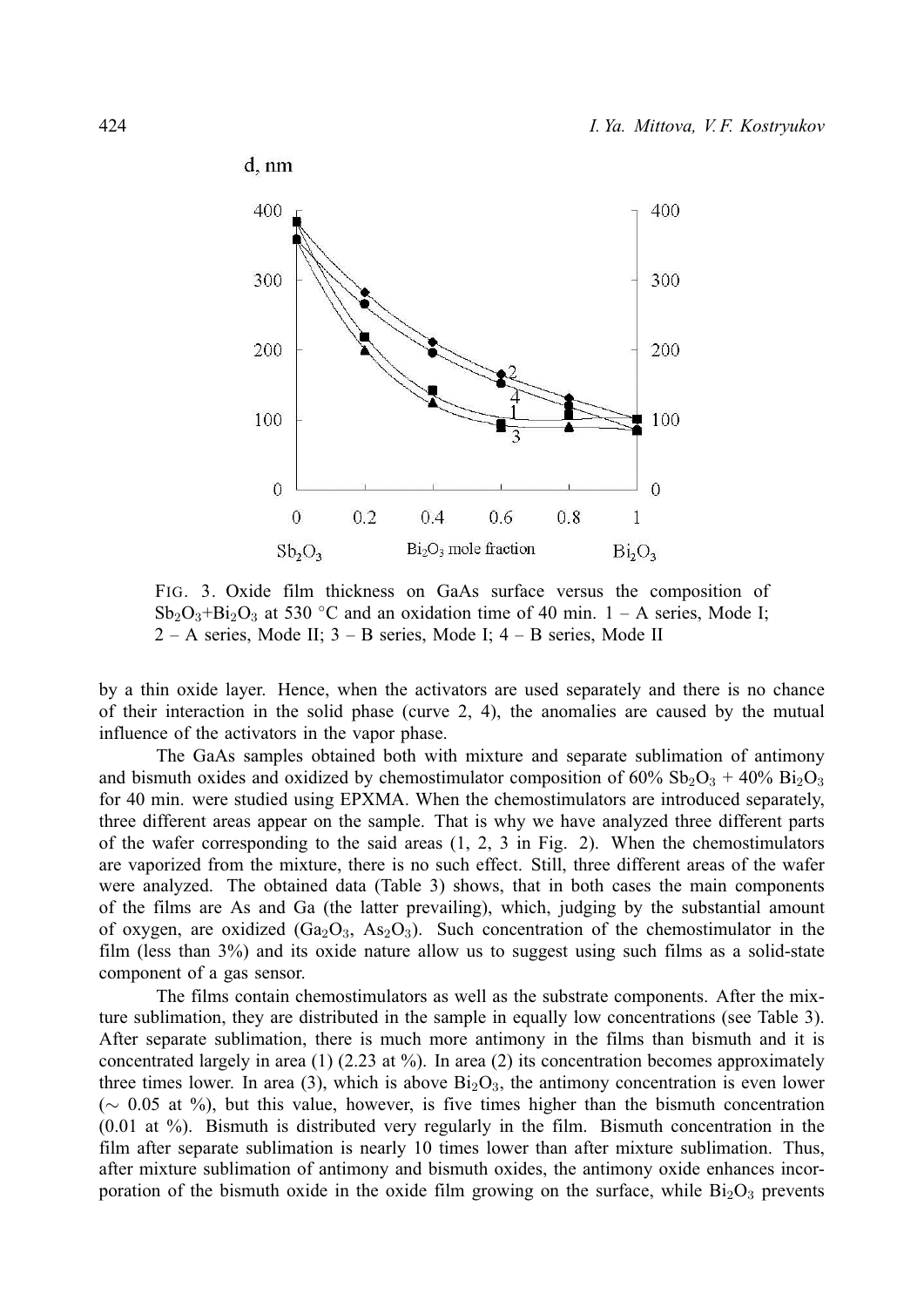TABLE 3. EPXMA data for the samples obtained by GaAs thermal oxidation in the presence of a  $60\%$  Sb<sub>2</sub>O<sub>3</sub> + 40% Bi<sub>2</sub>O<sub>3</sub> composition using the mixture activation and spatial separation

| Area on the GaAs<br>surface (Fig. 2) | <b>Film composition</b> |         |         |         |         |  |  |  |
|--------------------------------------|-------------------------|---------|---------|---------|---------|--|--|--|
|                                      | Ga                      | As      | Sb      | Bi      | O       |  |  |  |
|                                      | at $\%$                 | at $\%$ | at $\%$ | at $\%$ | at $\%$ |  |  |  |
| Mixture evaporation                  |                         |         |         |         |         |  |  |  |
| 1                                    | 21.1                    | 12.5    | 0.02    | 0.03    | 66.35   |  |  |  |
| $\overline{2}$                       | 21.3                    | 15.6    | 0.05    | 0.04    | 63.01   |  |  |  |
| 3                                    | 22.0                    | 17.3    | 0.09    | 0.04    | 60.57   |  |  |  |
| Activating composition $-1.5:1$      |                         |         |         |         |         |  |  |  |
| Film $-1.25:1$                       |                         |         |         |         |         |  |  |  |
| Spatial separation                   |                         |         |         |         |         |  |  |  |
| 1                                    | 16.2                    | 10.8    | 2.23    | 0.01    | 70.76   |  |  |  |
| $\overline{2}$                       | 21.6                    | 19.1    | 0.67    | 0.01    | 58.62   |  |  |  |
| 3                                    | 23.9                    | 22.4    | 0.05    | 0.01    | 53.64   |  |  |  |
| Activating composition $-1.5:1$      |                         |         |         |         |         |  |  |  |
| Film $-67:1$                         |                         |         |         |         |         |  |  |  |

incorporation of  $Sb_2O_3$  in it. Both the vapor composition and the vapor pressure over antimony and bismuth oxide during their coaction are, therefore, not determined by the additive sum of these values for individual oxides [11].

As we cannot rule out the mutual influence of the chemostimulators in the vapor phase (in this phase the oxides are transferred from the weighed batches of oxides to the surface), the next vital stage was to study the vapor components over the composition. The analysis was carried out using mass spectrometry method (MS-1301). The vapor over the composition of 60%  $Sb_2O_3$  and 40%  $Bi_2O_3$  was analyzed. The mass spectra of the vapor at 690 K has shown  $Sb_4O_6^+$  peaks and a small number of  $SbO^+$ ,  $Sb_3O_4^+$  peaks. Antimony oxide activity was about 0.55.  $Bi^{+}$  ion peaks were registered starting with 730 K. At such temperatures, bismuth concentration in the vapor does not exceed 0.3 %. The pressure and vapor composition data obtained correlates well both with reference data [11] and with EPXMA data concerning the activator incorporation in the film growing on GaAs surface. Antimony oxide activity (0.55) is similar to activator mole fraction in the composition, which, together with X-ray powder diffraction data indicates that the interaction between the activators in the starting weighed sample of oxides is weak.

#### **4. Conclusions**

GaAs thermal oxidation activated by chemostimulators demonstrates a nonlinear effect in the dependence of the oxide film thickness on the surface of GaAs from the compositions.

These effects result from the interactions between chemostimulators, which create additional feedback and are localized with comparable impact during the solid and vapor phases. They do not show on the GaAs surface. The study determined the composition of thin films